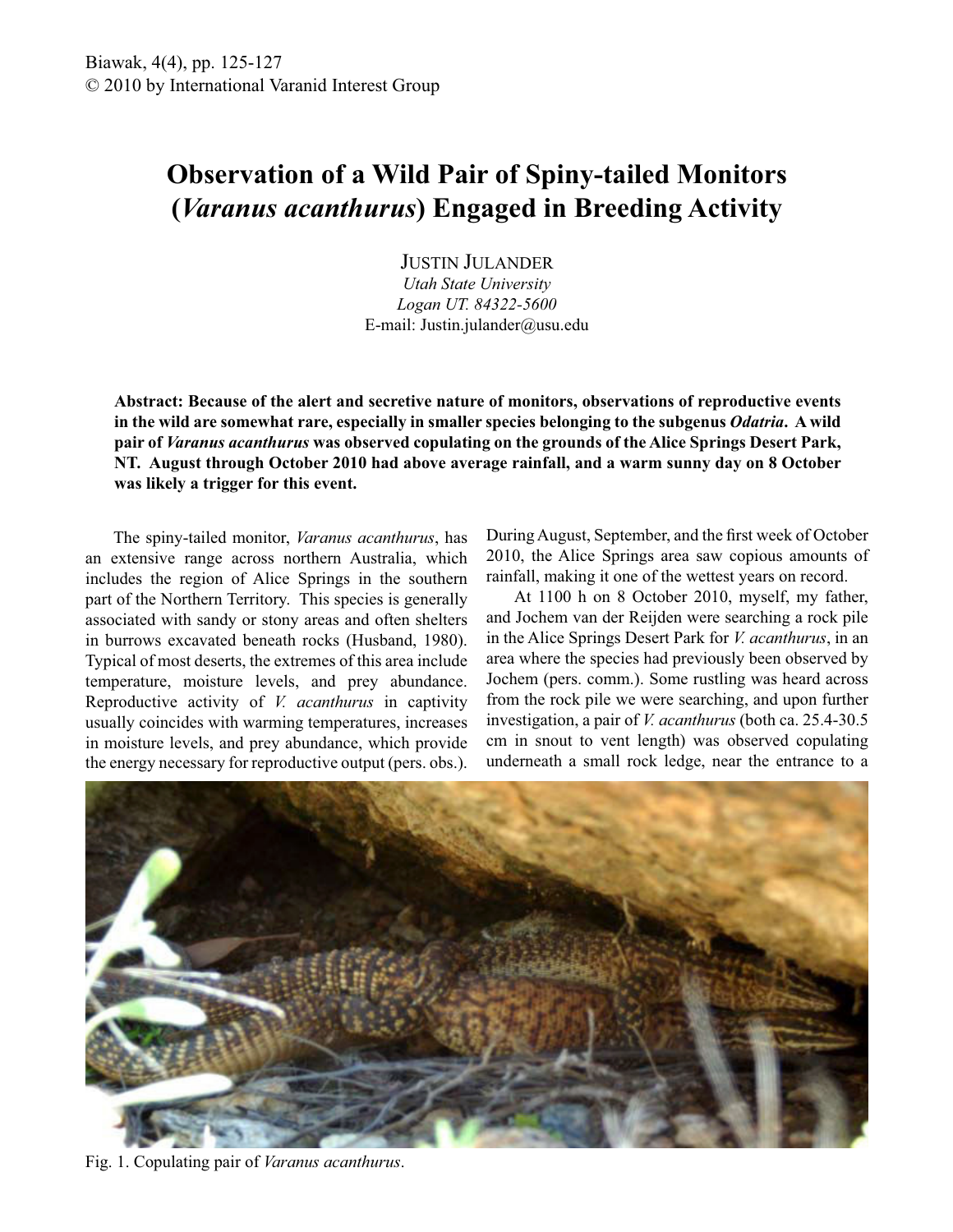

Fig. 2. Male *V. acanthurus* basking.

burrow (Fig. 1). Observed copulation took place for around three minutes while photographs were taken, being careful not to disturb the pair. The female retreated down a burrow under the rock, possibly as a result of our intrusion, leaving the male in place. It remained there for several minutes tongue-flicking, and was apparently unaware of or unconcerned by our presence. The female then emerged from the first burrow, moving underneath vegetation and rock overhangs to another burrow situated underneath a large rock approximately one meter away. The male then moved from the site of copulation to a sunny spot on the nearest rock to bask (Fig. 2). Around two minutes after moving to the second burrow, the female also emerged to bask on a rock situated between the two burrows (Fig. 3). After basking for approximately five minutes, the male retreated to a burrow and the female was left to bask undisturbed (Fig. 4).

 The background color of the female matched the yellow-orange base color of the surrounding rocks (Fig. 4), whereas the male had a more reddish ground color (Fig. 2). The dorsal occelli of the female were mostly interconnected, making for an intricate maze-like pattern. Spots in the centers of the occelli were present in the male, but were largely absent in the pattern of the female. Both animals were fairly robust with fat tails, suggesting prominent fat reserves or a recent abundance of prey. This was not surprising, as plentiful amounts of locusts and other insects were observed throughout the surrounding area, which are commonly taken by this species (King, 2008). The burrows appeared to be wellused, and the surface of the soil was damp from the rain of the previous week.

 Ovaries and ova of *V. acanthurus* have been shown to increase in size from April to May, remaining enlarged from June to October, and oviductal eggs were present



Fig. 3. Female *V. acanthurus* basking